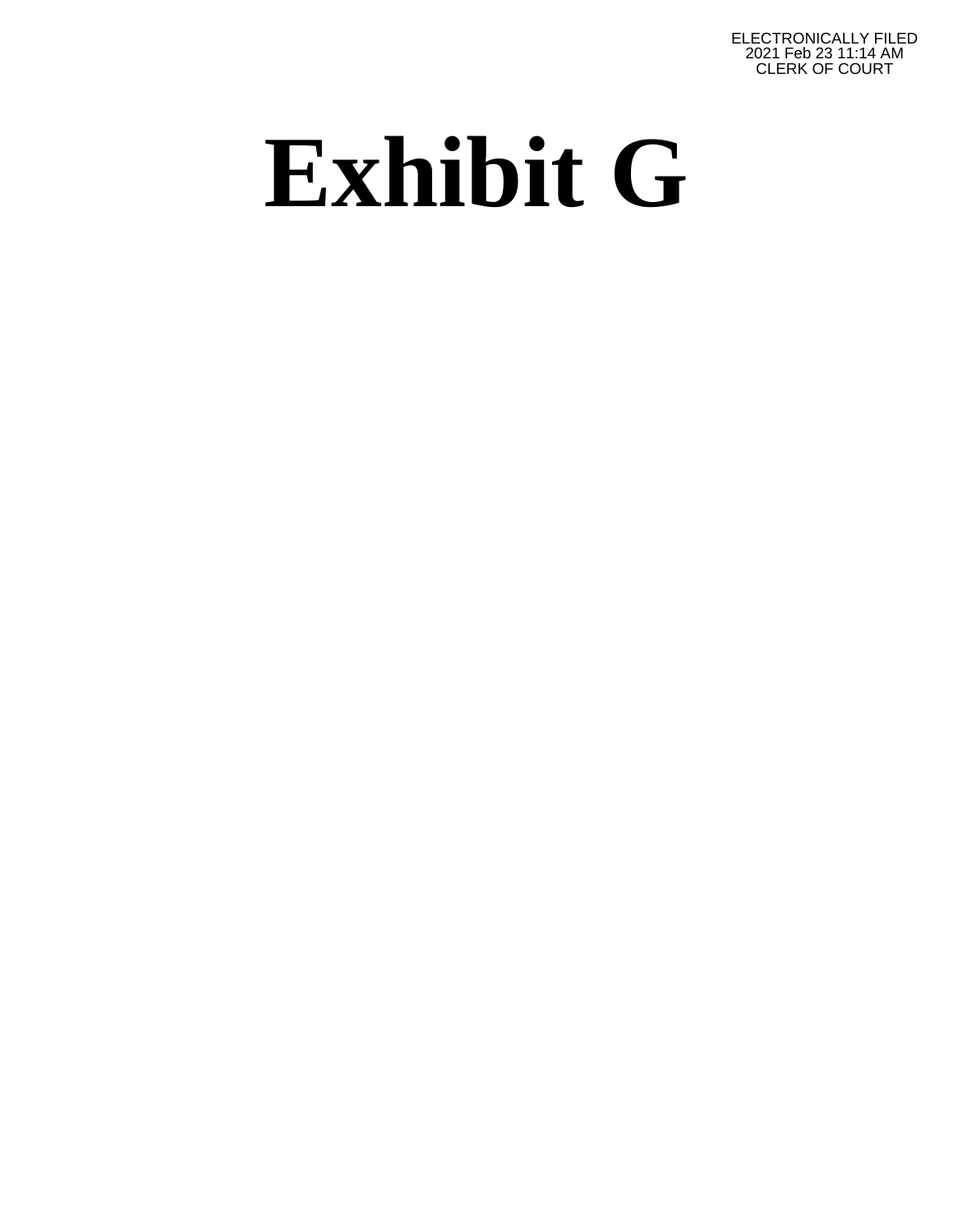

**Paul McAdoo <pmcadoo@rcfp.org>**

## **RE: Letter on Behalf of Marc Perrusquia**

1 message

**Sink, Jennifer** <Jennifer.Sink@memphistn.gov> Tue, Oct 6, 2020 at 12:15 PM To: Paul McAdoo <pmcadoo@rcfp.org>

Mr. McAdoo,

I have received your letter, and would like to schedule a phone call with you next week. How about 11 am on Wednesday, October 14<sup>th</sup>?

Jennifer Sink

Chief Legal Officer

City of Memphis

125 N. Main, Room 336

Memphis, TN 38103

**From:** Paul McAdoo [mailto:pmcadoo@rcfp.org] **Sent:** Tuesday, September 29, 2020 7:56 AM **To:** Sink, Jennifer <Jennifer.Sink@memphistn.gov> **Subject:** Letter on Behalf of Marc Perrusquia

**CAUTION:** This email originated outside of the **City of Memphis** organization. Do not click links or open attachments unless you recognize the sender and know the content is safe.

Dear Ms. Sink:

I have attached a letter on behalf of Marc Perrusquia. I look forward to your response.

Best,

Paul

--